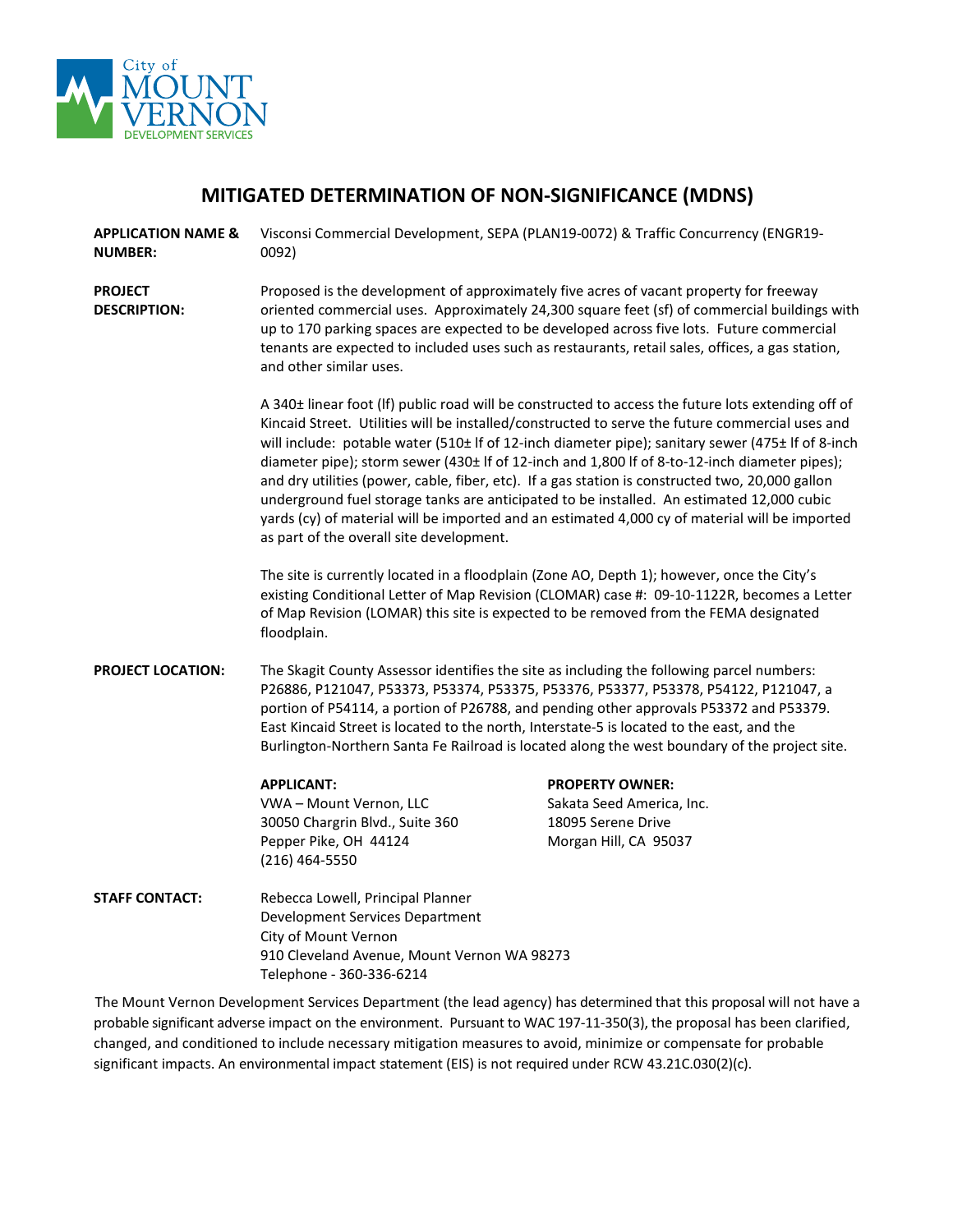This decision was made after review of a completed environmental checklist and other information on file (and available to the public) with the lead agency. The lead agency has determined that the requirements for environmental analysis, protection, and mitigation measures have been adequately addressed with the mitigation measures listed below; in conjunction with, the City's existing development regulations and comprehensive plan adopted under chapter 36.70A RCW, and in other applicable local, state, or federal laws or rules, as provided by RCW 43.21C.240 and WAC 197-11-158.

Additionally, City staff have created a page on the City's website where the completed Environmental Checklist, site plans, technical reports, and other pertinent information can be viewed. This webpage can be viewed as follows: navigate to: [www.mountvernonwa.gov;](http://www.mountvernonwa.gov/) once here click on 'Departments' then 'Development Services' then then 'News Notices' then scroll down the page to find the project name/number.

The necessary mitigation measures are listed below.

#### **CONDITIONS NECESSARY TO MITIGATE ENVIRONMENTAL IMPACTS:**

- 1. Any person engaged in ground disturbing activity who encounters or discovers historical and/or archeological materials in or on the ground shall:
	- a. Immediately cease any activity which may cause further disturbance;
	- b. Make a reasonable effort to protect the area from further disturbance; and,
	- c. Report the presence and location of the material to the proper authorities in the most expeditious manner possible.
- 2. At a minimum, an emergency vehicle access road shall be provided from the southern extent of the proposed public road to the north property line of the abutting ALFCO LLC property.

**ENVIRONMENTAL DETERMINATION APPEAL PROCESS:** Appeals of the environmental determination must be filed in writing on or before 5:00 PM on **JUNE 17, 2019**. Appeals must be filed in writing together with the required \$100.00 application fee to: Hearing Examiner, City of Mount Vernon, 910 Cleveland Ave, Mount Vernon, WA 98273. Appeals to the Examiner are governed by City of Mount Vernon Municipal Code Section 15.06.215. Additional information regarding the appeal process may be obtained from the staff 'Contact Person' listed above; or by downloading a copy of the referenced MVMC at [www.mountvernonwa.gov](http://www.mountvernonwa.gov/) 

**RESPONSIBLE PERSON:** Rebecca S. Bradley-Lowell, Principal Planner

faveel

**SIGNATURE DATE**

June 6, 2019

**ISSUED:** June 6, 2019

**PUBLISHED:** June 9, 2019

**SENT TO:** CORPS OF ENGINEERS, WA AGRICULTURE, DAHP, WA COMMERCE, WA CORRECTIONS, WA EFSEC, WDFW, WA HEALTH, DNR, STATE PARKS, PARKS COMMISSION, PSP, PSRC, WA DOT, DOE, DSHS, NW CLEAN AIR, SEPA REGISTER, SEPA UNIT, SKAT, COUNTY PDS, COUNTY ASSESSOR, DIKE AND DRAINAGE DISTRICT, SCOG, PORT OF SKAGIT, MVSD, SVC, SKAGIT COOP, SWINOMISH, UPPER SKAGIT, SAMISH, SAUK-SUIATTLE, TULALIP, AND STILLAGUAMISH TRIBES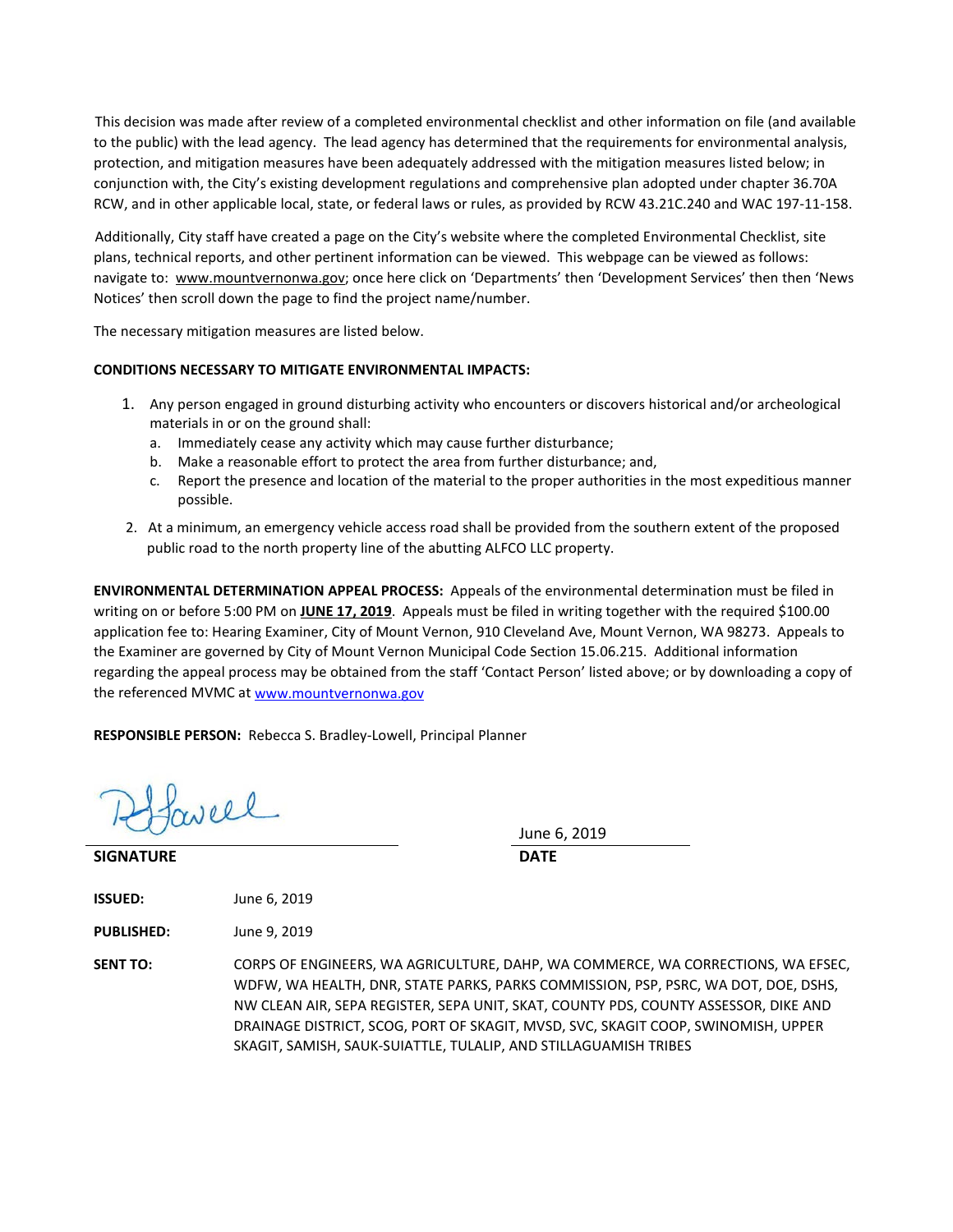

# **SEPA ENVIRONMENTAL REVIEW STAFF REPORT**

### **A. BACKGROUND**

**APPLICANT & APPLICATION NAME/NUMBER:** Visconsi Commercial Development, SEPA (PLAN19-0072) & Traffic Concurrency (ENGR19- 0092)

|                                                                             | <b>APPLICANT:</b>                                       | <b>PROPERTY OWNER:</b>                      | <b>CITY STAFF CONTACT:</b>                                 |
|-----------------------------------------------------------------------------|---------------------------------------------------------|---------------------------------------------|------------------------------------------------------------|
| <b>NAME:</b>                                                                | Sakata Seed America,<br>VWA - Mount Vernon, LLC<br>Inc. |                                             | Development Services Department<br>Contact: Rebecca Lowell |
| 30050 Chargrin Blvd., Suite 360<br><b>ADDRESS:</b><br>Pepper Pike, OH 44124 |                                                         | 18095 Serene Drive<br>Morgan Hill, CA 95037 | 910 Cleveland Ave<br>Mount Vernon, WA 98273                |
| <b>TELEPHONE:</b>                                                           | $(216)$ 464-5550                                        | <b>NA</b>                                   | $(360)$ 336-6214                                           |

**PROJECT DESCRIPTION:** Proposed is the development of approximately five acres of vacant property for freeway oriented commercial uses. Approximately 24,300 square feet (sf) of commercial buildings with up to 170 parking spaces are expected to be developed across five lots. Future commercial tenants are expected to included uses such as restaurants, retail sales, offices, a gas station, and other similar uses. **See the accompanying MDNS for the full project description.** 

**PROJECT LOCATION:** The general location of the project site is identified on a map below. The Skagit County Assessor identifies the site as including the following parcel numbers: P26886, P121047, P53373, P53374, P53375, P53376, P53377, P53378, P54122, P121047, a portion of P54114, a portion of P26788, and pending other approvals P53372 and P53379. East Kincaid Street is located to the north, Interstate-5 is located to the east, and the Burlington-Northern Santa Fe Railroad is located along the west boundary of the project site.

# **B. RECOMMENDATION**

Based on analysis of probable impacts from the proposal, the Responsible Official has made the following Environmental Determination:

| <b>DETERMINATION OF</b><br><b>NON-SIGNIFICANCE</b> |             | <b>DETERMINATION OF</b><br><b>NON - SIGNIFICANCE - MITIGATED.</b>                |
|----------------------------------------------------|-------------|----------------------------------------------------------------------------------|
| Issue DNS with a 10 day Appeal<br>Period.          | $\boxtimes$ | Issue DNS-M with a 10 day Appeal Period.                                         |
|                                                    |             | Issue DNS-M with 14 day Comment<br>Period followed by a 10 day Appeal<br>Period. |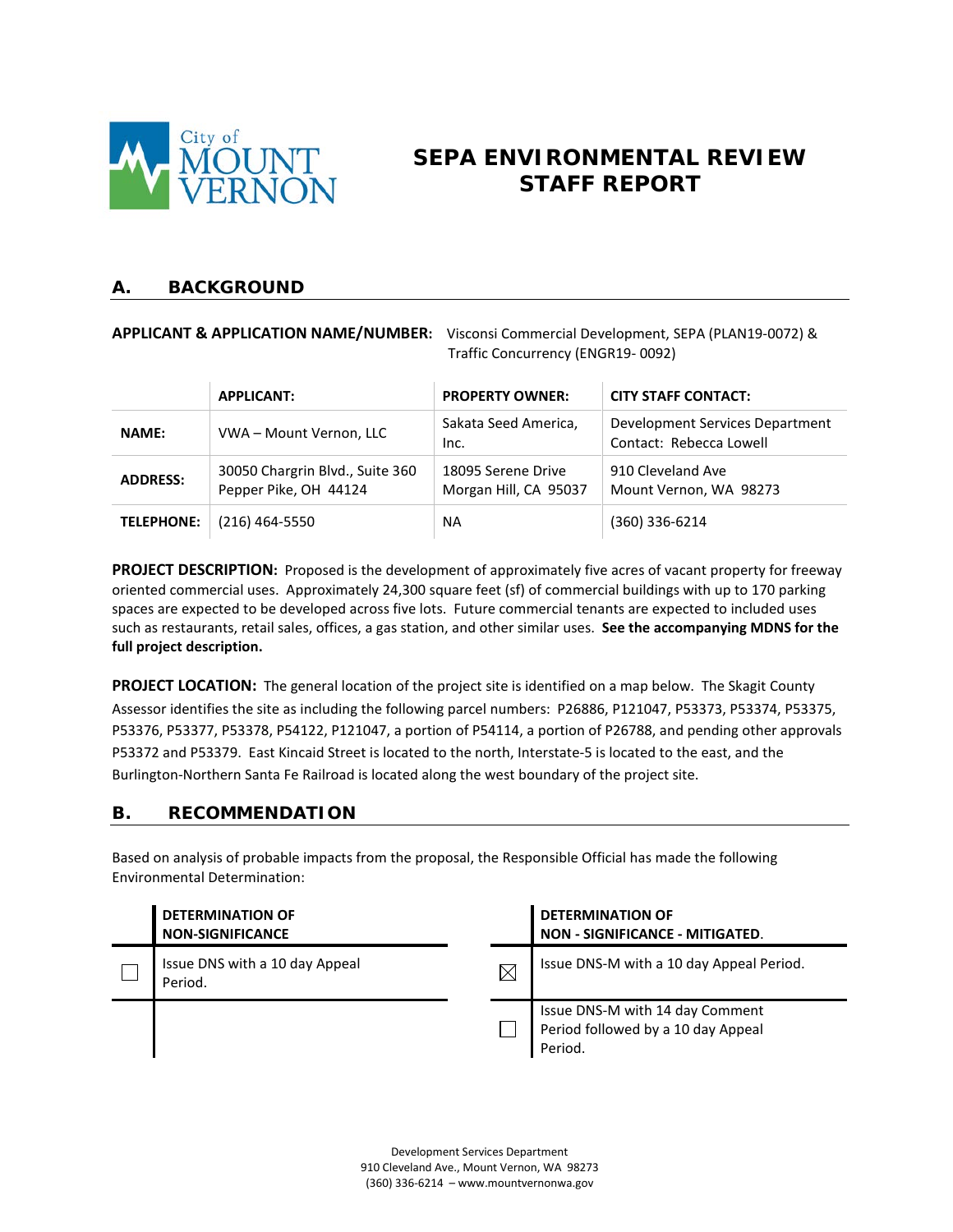# **C. SEPA PROCESS TIMELINE**

| <b>Benchmark:</b>                            | Date:        | <b>Authority:</b>           |
|----------------------------------------------|--------------|-----------------------------|
| <b>Application Submitted</b>                 | May 7, 2019  | MVMC 14.05.110(C)(1) to (3) |
| Application Deemed Technically Complete      | May 15, 2019 | MVMC 14.05.110(D)           |
|                                              |              | RCW 36.70B.070              |
|                                              | May 21 2019  | MVMC 14.05.150(A)           |
| NOA/Optional MDNS Issued                     |              | RCW 36.70B.110              |
|                                              |              | WAC 197-11-355              |
|                                              | June 5, 2019 | MVMC 15.06.120              |
| NOA/Optional MDNS Comment Period Ended       |              | WAC 197-11-355              |
|                                              |              | RCW 43.21C.110              |
| MDNS Issued with Comment and Appeal Period - |              | MVMC 15.06.215              |
| Accompanied by Environmental Report          | June 6, 2019 | WAC 197-11-355(4)           |

#### **D. MITIGATION MEASURES**

The lead agency has determined that the requirements for environmental analysis, protection, and mitigation measures have been adequately addressed in the development regulations and comprehensive plan adopted under chapter 36.70A RCW, and in other applicable local, state, or federal laws or rules, as provided by RCW 43.21C.240 and WAC 197-11-158.

The following conditions have been identified that will be used to mitigate the impacts of the proposal<sup>[1](#page-3-0)</sup>:

- 1. Any person engaged in ground disturbing activity who encounters or discovers historical and/or archeological materials in or on the ground shall:
	- a. Immediately cease any activity which may cause further disturbance;
	- b. Make a reasonable effort to protect the area from further disturbance; and,
	- c. Report the presence and location of the material to the proper authorities in the most expeditious manner possible.
- 2. At a minimum, an emergency vehicle access road shall be provided from the southern extent of the proposed public road to the north property line of the abutting ALFCO LLC property.

#### **ADVISORY NOTES TO APPLICANT**

The following notes are supplemental information provided in conjunction with the environmental determination. Because these notes are provided as information only, they are not subject to the appeal process for environmental determinations.

# **E. ENVIRONMENTAL IMPACTS AND MITIGATION**

In compliance with RCW 43.21C. 240, project environmental review addresses only those project impacts that are not adequately addressed under existing development standards and environmental regulations.

#### **1. EARTH**

Impacts: Grading activities: An estimated 12,000 cubic yards (cy) of material will be imported and an estimated 4,000 cy of material will be imported as part of the overall site development.

<span id="page-3-0"></span><sup>&</sup>lt;sup>1</sup> These SEPA mitigation measures (conditions) are in addition to conditions and/or mitigation measures that will be applied through the City's existing development regulations.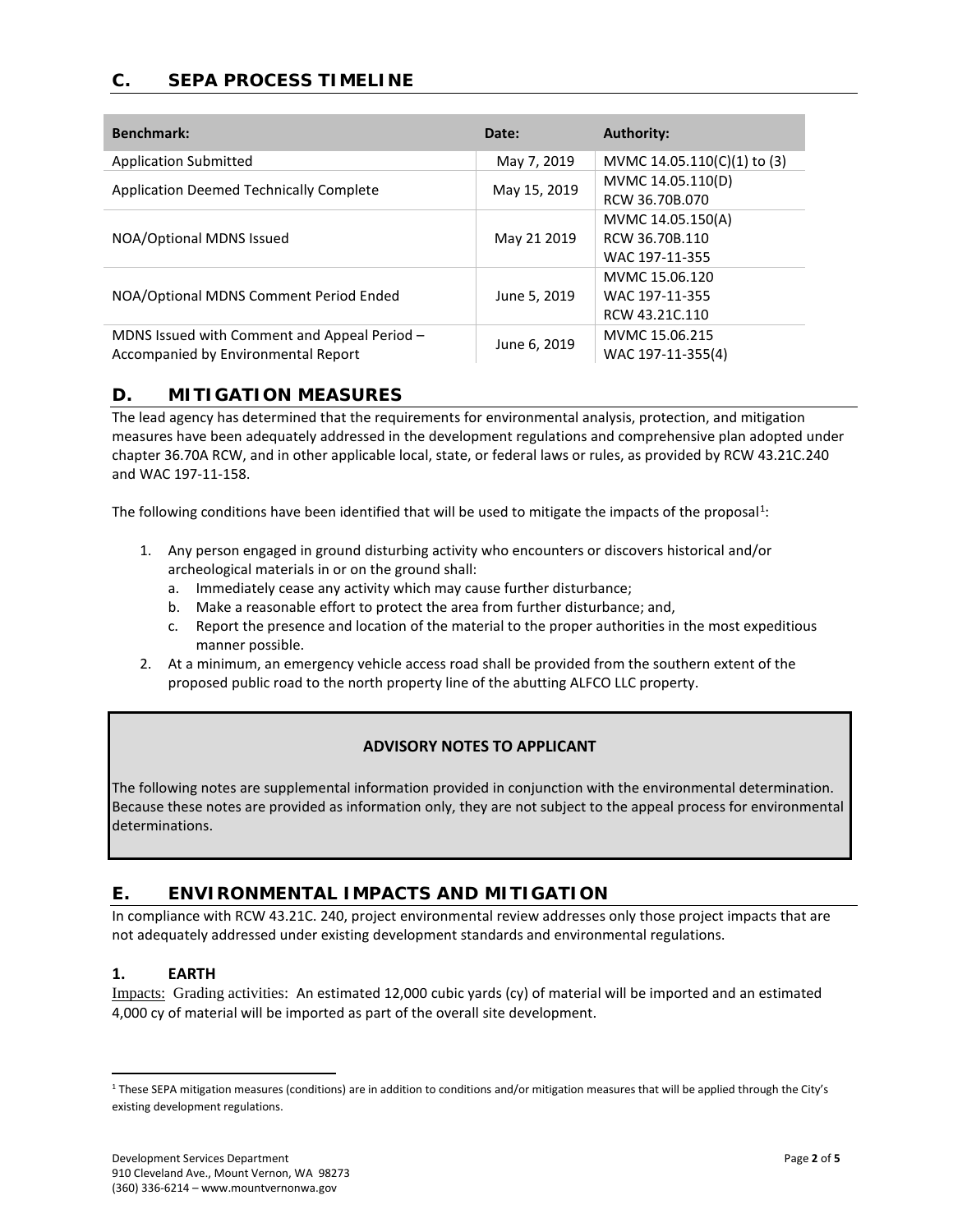Mitigation Measures: Listed within the applicant's environmental checklist as well as required compliance with the City's existing standards and regulations for land disturbing. Construction best management practices will be utilized to minimize potential impacts from earthwork grading and clearing on the site.

The applicant's contractor(s) will be required to comply with the City's code requirements related to stormwater runoff and site grading. The applicant will also be required to obtain and comply with the WA State Department of Ecology's NPDES permit and their associated requirements.

Nexus: MVMC Chapters 13.33 (Storm Water Drainage Utility), 15.04 (Building Code), 15.16 (Grading, Excavation and Fill), 15.18 (Land Clearing), and Mount Vernon Engineering Standards.

#### **2. STORMWATER**

Impacts: Site stormwater will be collected and conveyed in a stormwater drainage system that will consist of roof downspouts, catch basins, and conveyance piping. Collected stormwater will be treated and discharged to the existing combined sewer system in Kincaid Street.

Mitigation Measures: Listed within the applicant's environmental checklist, detailed within their Stormwater Analysis prepared by a licensed Professional Engineer, shown on their construction plans, and the mitigation measures outlined with this MDNS. In addition, the applicant will comply with City, State and Federal regulations. Runoff during construction will be handled in conformance with the City's regulations and standards. A NPDES permit from the State of Washington Department of Ecology for construction activities will be required as part of this project.

Nexus: MVMC Chapters 13.33 (Storm Water Drainage Utility), 15.16 (Grading, Excavation and Fill), and Mount Vernon Engineering Standards.

#### **3. TRAFFIC**

Impacts: an estimated maximum of 277 net new PM peak hour traffic trips will be generated from the proposed project. There will also be construction related traffic that will occur as this site is being developed.

Mitigation Measures: Compliance with the City's MVMC provisions. The Transportation Concurrency Review completed for this project contains the below listed Findings and Recommendations. Next to each Finding and Recommendation is a note from staff indicating how each item will be addressed by the City.

• The Project will generate 277 net new PM peak hour trips, split 145 in and 132 out.

Staff Comments: the potential traffic generated from this development was analyzed cumulatively to make sure that the full scope of potential impacts would be known and mitigated, as appropriate.

• Site accesses will satisfy minimum traffic capacity LOS standards under RIRO control.

Staff Comments: improvements within the State right-of-way are subject to WA State Department of Transportation (WSDOT) provisions.

• Kincaid Street does not currently satisfy the street design width standard at the Project frontage. However, based on the existing fully built section, Kincaid Street widening is not recommended.

Staff Comments: staff concurs with this finding and recommendation.

• It is recommended that the Project construct the proposed public roadway to satisfy minimum Type 4 nonarterial street standards, including 36-foot paved width, 0.5-foot concrete curbs, four-foot planter strips, and five-foot wide concrete sidewalks on both sides.

Staff Comments: staff will be recommending approval of a street design modification that will allow a sidewalk on one side of the proposed public roadway because the developer will be building a public trail in close proximity to the proposed road.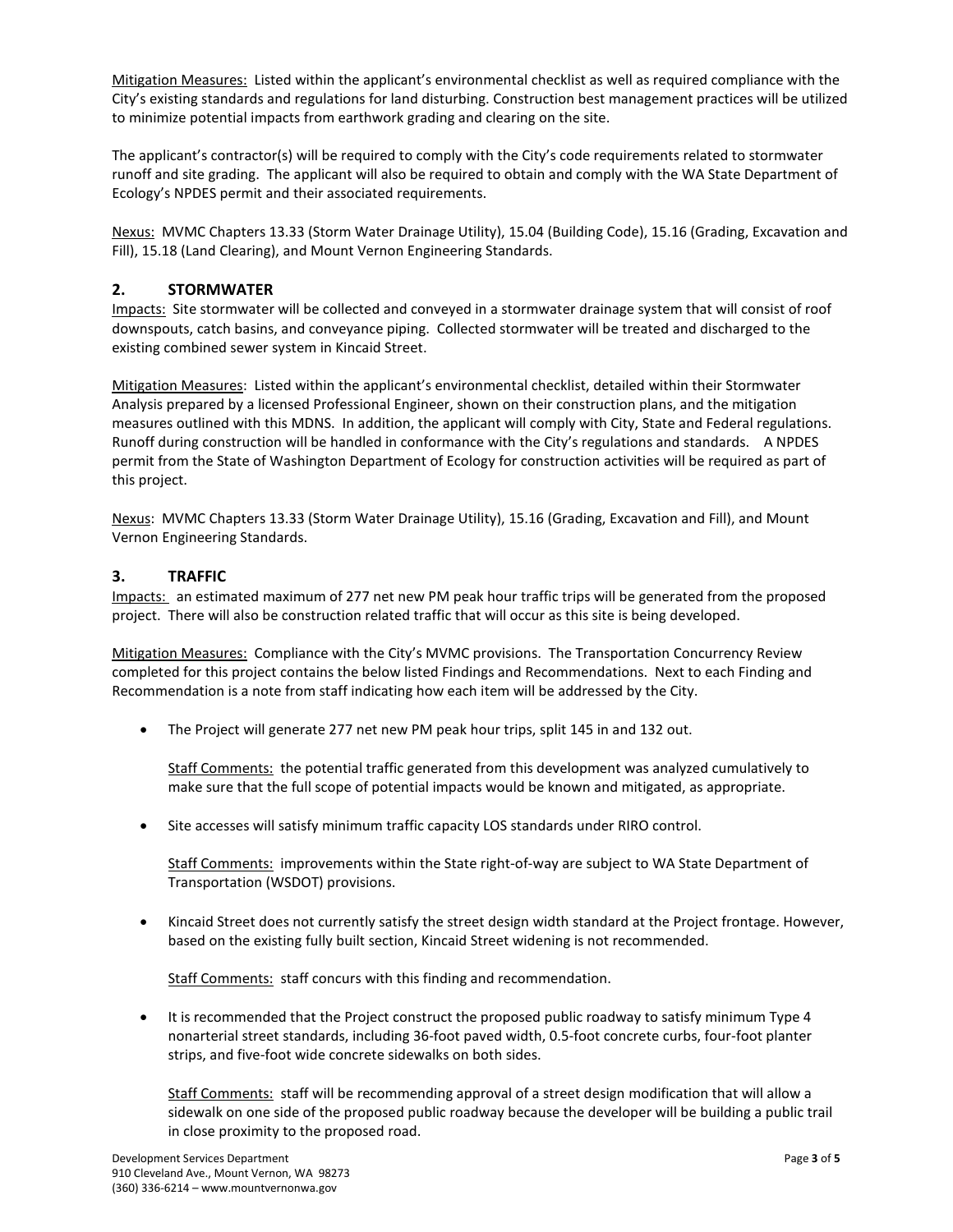• The proposed off-street parking supply of 170 spaces is anticipated to be adequate to serve peak shared parking demand, based on an analysis of ITE Parking Generation data. The City may consider a variance to the minimum parking requirement of 204 spaces for the proposed uses.

Staff Comments: when building permits for future tenants are submitted to the City each lot will be required to apply for a Site Plan Permit that will, among other things, analyze the site uses and determine the number of parking spaces required to be code compliant.

• Any new or modified pedestrian facilities, including sidewalks, curb ramps, driveway cuts, and paved trails, must satisfy current Americans with Disabilities Act (ADA) standards.

Staff Comments: when building permits for future tenants are submitted to the City each lot will be required to apply for Building and Site Plan Permits that will, among other things, ensure that the site and all associated structures are ADA compliant.

Nexus: MVMC Title 12, Chapter 14.10 (Concurrency Management), Chapter 3.40 (Impact Fees), 15.16 (Grading, Excavation and Fill), 16.16 (Design Standards for Non-arterial Streets) and Mount Vernon Engineering Standards.

#### **4. CRITICAL AREAS**

Impacts: There are no streams, wetlands, or steep slopes on the subject site. However, the site is currently located in a floodplain (Zone AO, Depth 1); however, once the City's existing Conditional Letter of Map Revision (CLOMAR) case #: 09-10-1122R, becomes a Letter of Map Revision (LOMAR) this site is expected to be removed from the FEMA designated floodplain.

Mitigation Measures: None required.

Nexus: MVMC Chapter 15.06 (Environmental Policies), Chapter 15.40 (Critical Areas Code), RCW 90.48, 33 U.S. Code Chapter 26 (Federal Water Pollution Control Act)

# **F. CITY & AGENCY COMMENTS**

The proposal has been circulated internally to applicable City Departments and to all of the following agencies, districts, utility companies and tribes: WA State Department of Ecology, Federal Army Corps of Engineers, WA State Department of Commerce, Cascade Natural Gas, WA State Department of Fish and Wildlife, WA State Department of Natural Resources, WA State Department of Transportation, WA State Department of Archeology and Historic Preservation, NW Clean Air Agency, Skagit Council of Governments, Port of Skagit County, Skagit County Planning and Development Services, Samish Tribe, Skagit River System Cooperative, Skagit River Systems, Skagit Valley College, Skagit Transit, Swinomish Tribe, Upper Skagit Tribe, Frontier, Frontier Northwest, Puget Sound Energy, Public Utility District #1, and the Dike and Drainage Districts the subject site is located within.

 $\boxtimes$  Copies of all Comments are contained in the Official File

 $\boxtimes$  Copies of Comments received from City Staff and Agencies are attached to this report

Following is a list of the comments received from City Staff and Agencies:

- Letter dated June 5, 2019 from the WA State Department of Ecology (DOE) providing information on contaminated sites listed in DOE's database within a 1-mile radius of the project site.
- Note in the City's permit system from Fire Marshall Steve Riggs that states, "The review completed was for SEPA requirements. As proposed no specific requirements for SEPA. All fire code and MVMC requirements to be met at the time of permit issuance".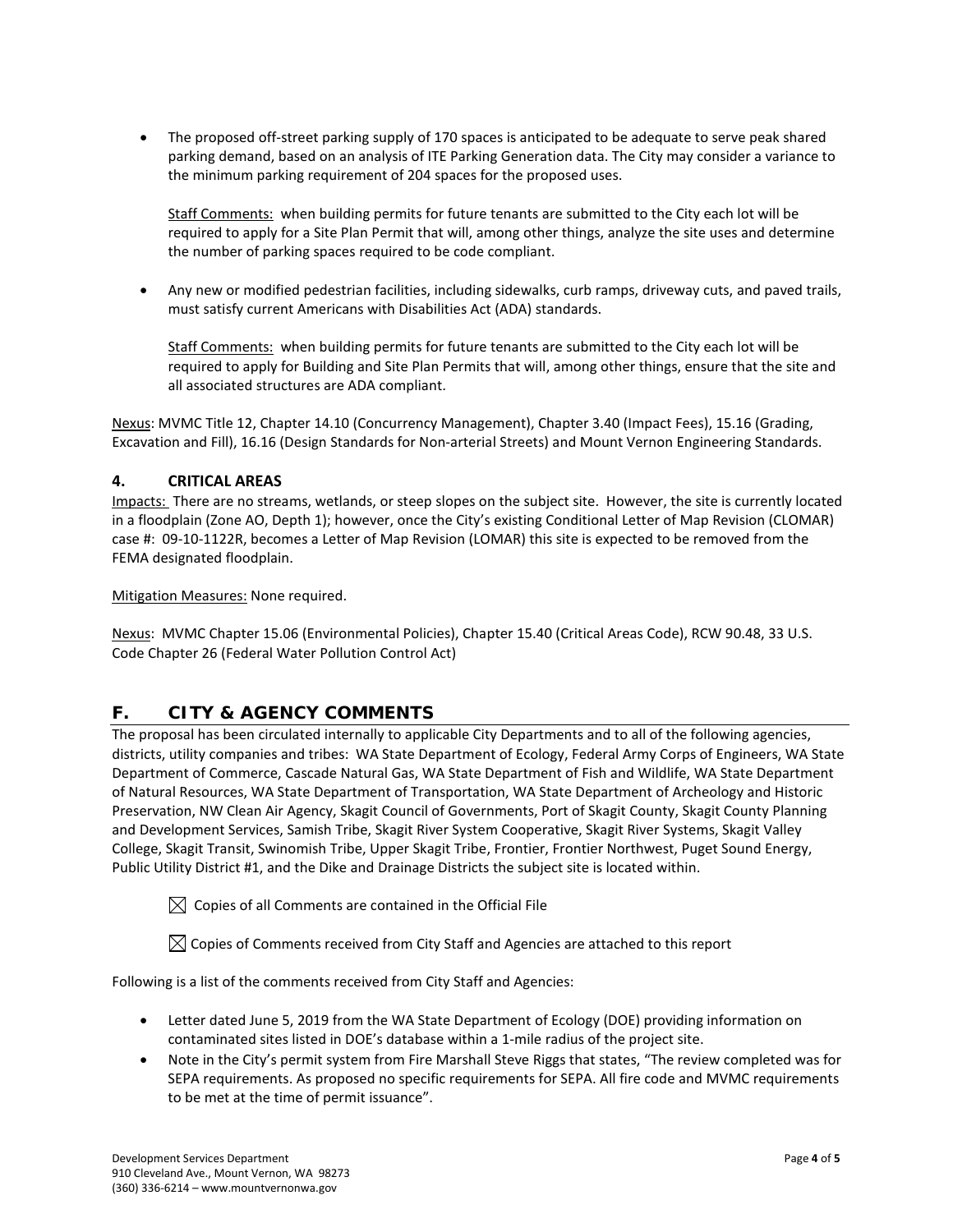• Letter received June 5, 2019 from Amy Lausten-Force expressing concerns over the size/scope of the subject proposal and smells from fast food establishments that would affect her and nearby neighbors quality of life.

# **G. ENVIRONMENTAL DETERMINATION COMMENT & APPEAL PROCESS**

The City is using its discretion under WAC 173-11-355(4) to issue a MDNS with a 10-day appeal period.Appeals of the environmental determination must be filed in writing on or before **5:00 PM on JUNE 17, 2019.** Appeals must be filed in writing together with the required \$100.00 application fee to: Hearing Examiner, City of Mount Vernon, 910 Cleveland Ave, Mount Vernon, WA 98273.

Appeals to the Examiner are governed by City of Mount Vernon Municipal Code Section 15.06.215. Additional information regarding the appeal process may be obtained from the City of Mount Vernon Development Services Department by calling (306)336-6214.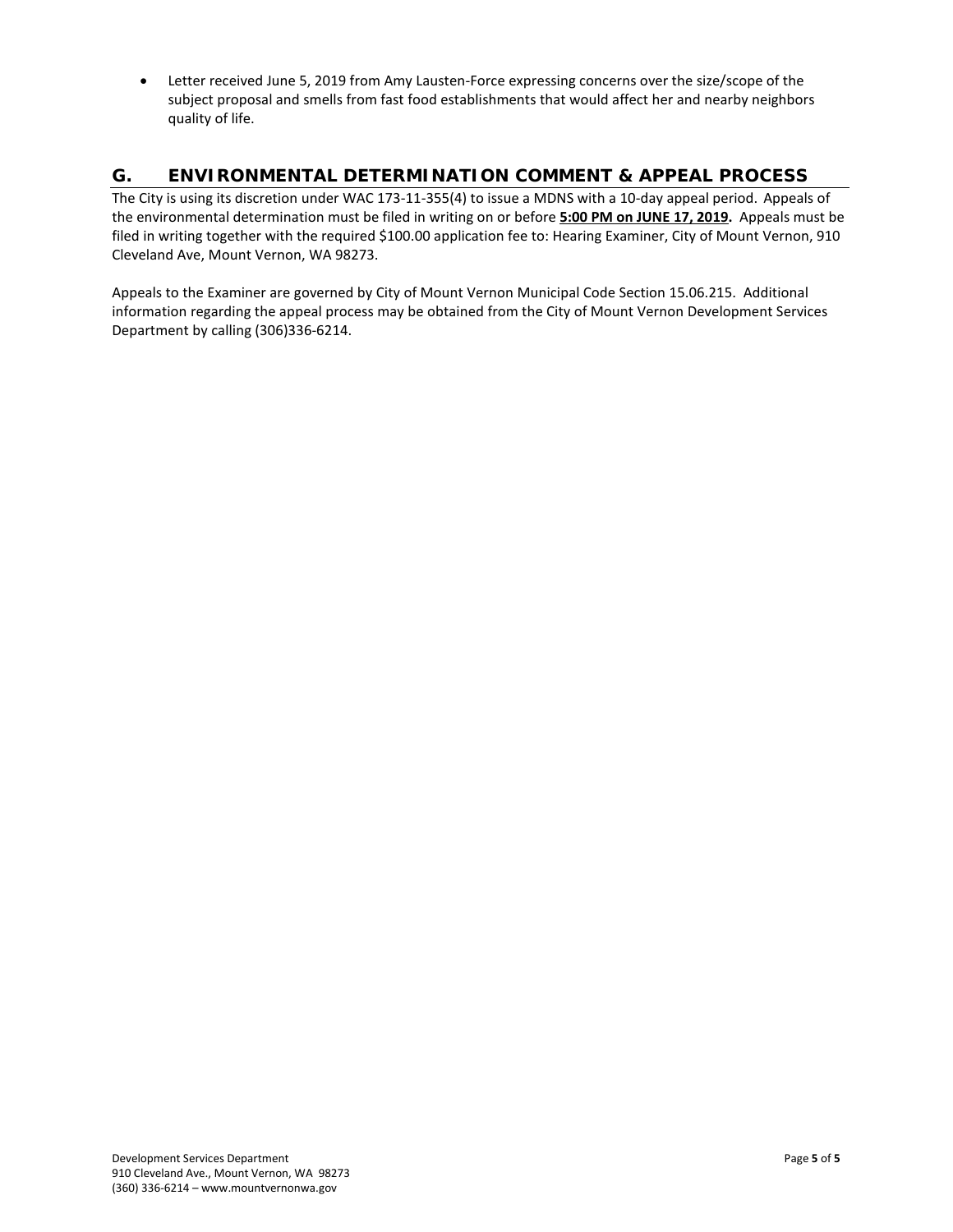

# STATE OF WASHINGTON DEPARTMENT OF ECOLOGY

*Northwest Regional Office 3190 160th Avenue SE Bellevue, Washington 98008-5452 (425) 649-7000 711 for Washington Relay Service Persons with a speech disability can call (877) 833-6341*

June 5, 2019

Rebecca Lowell, Principal Planner Development Services Department City of Mount Vernon 910 Cleveland Avenue Mount Vernon, WA 98273

# **Re: SWC I-5 & Kincaid Street Project File #PLAN19-0072, Ecology SEPA #20192828**

Dear Rebecca Lowell,

Thank you for the opportunity to provide comments on the **SWC I-5 & Kincaid Street Project**. Based on review of the State Environmental Policy Act (SEPA) checklist associated with this Project, the Department of Ecology (Ecology) has the following comments:

There are 40 contaminated sites listed in Ecology's database within a 1-mile radius of this location; 22 of the 40 sites have received No Further Action determinations.

Four active sites with the status of 'awaiting cleanup' are all most likely hydraulically downgradient of this location.

One of these sites is the closest to the project location. The site is the Wash Rack (Facility Site ID No. 82434686; Cleanup Site ID No. 2891) located at 115 Kinkaid Avenue. This is a leaking underground storage tank site. Petroleum hydrocarbons in the oil range have been detected at concentrations above Method A cleanup levels.

The remainder of the active sites have the status 'cleanup started'.

This location is immediately east of the BNSF railroad and immediately west of I-5. Fill materials have likely been used historically in this developed area and there may have likely been contaminant sources and releases associated with former land uses. The due diligence performed to date may or may not identify all the potential sources. Because of this, as in any developed area, there is the possibility of discovering contaminated soil and/or ground water when excavating in this location. A Contaminated Materials Management Plan or similar plan should be prepared in the anticipation of encountering unknown contamination at this project location.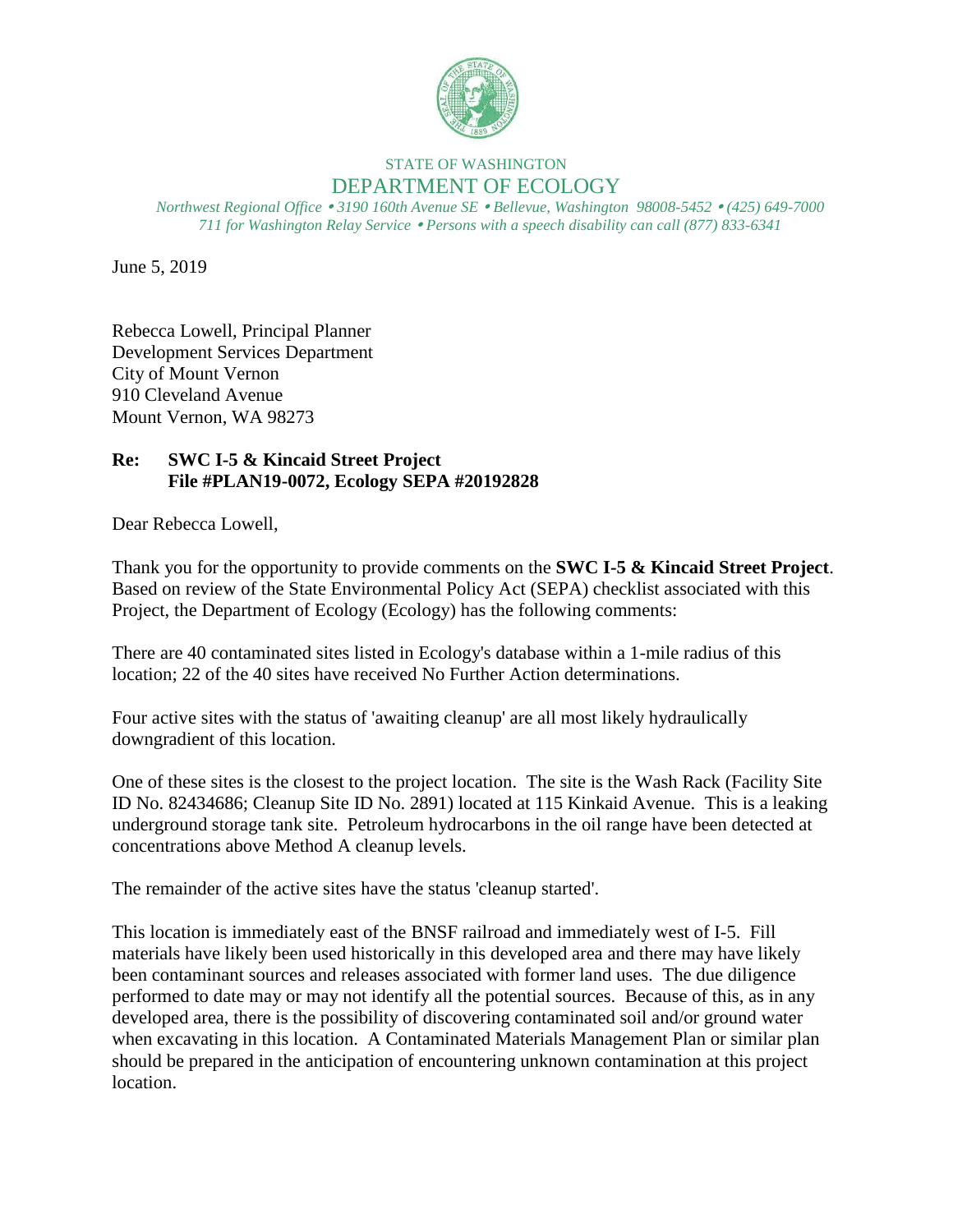Rebecca Lowell June 5, 2019 Page 2

For more information about SEPA and Ecology, please visit [https://ecology.wa.gov/regulations](https://ecology.wa.gov/regulations-permits/SEPA-environmental-review)[permits/SEPA-environmental-review.](https://ecology.wa.gov/regulations-permits/SEPA-environmental-review)

Thank you for considering these comments from Ecology. If you have any questions or would like to respond to these comments, please contact Heather Vick from the Toxics Cleanup Program at (425) 649-7064 or by email at Heather. Vick@ecy.wa.gov.

Sincerely,

Katchpon Pingpa

Katelynn Piazza SEPA Coordinator

Sent by email: Rebecca Lowell, [rebeccab@mountvernonwa.gov](mailto:rebeccab@mountvernonwa.gov)

cc: Shawn Jurisch c/o VMA – Mount Vernon, LLC

ecc: Heather Vick, Ecology